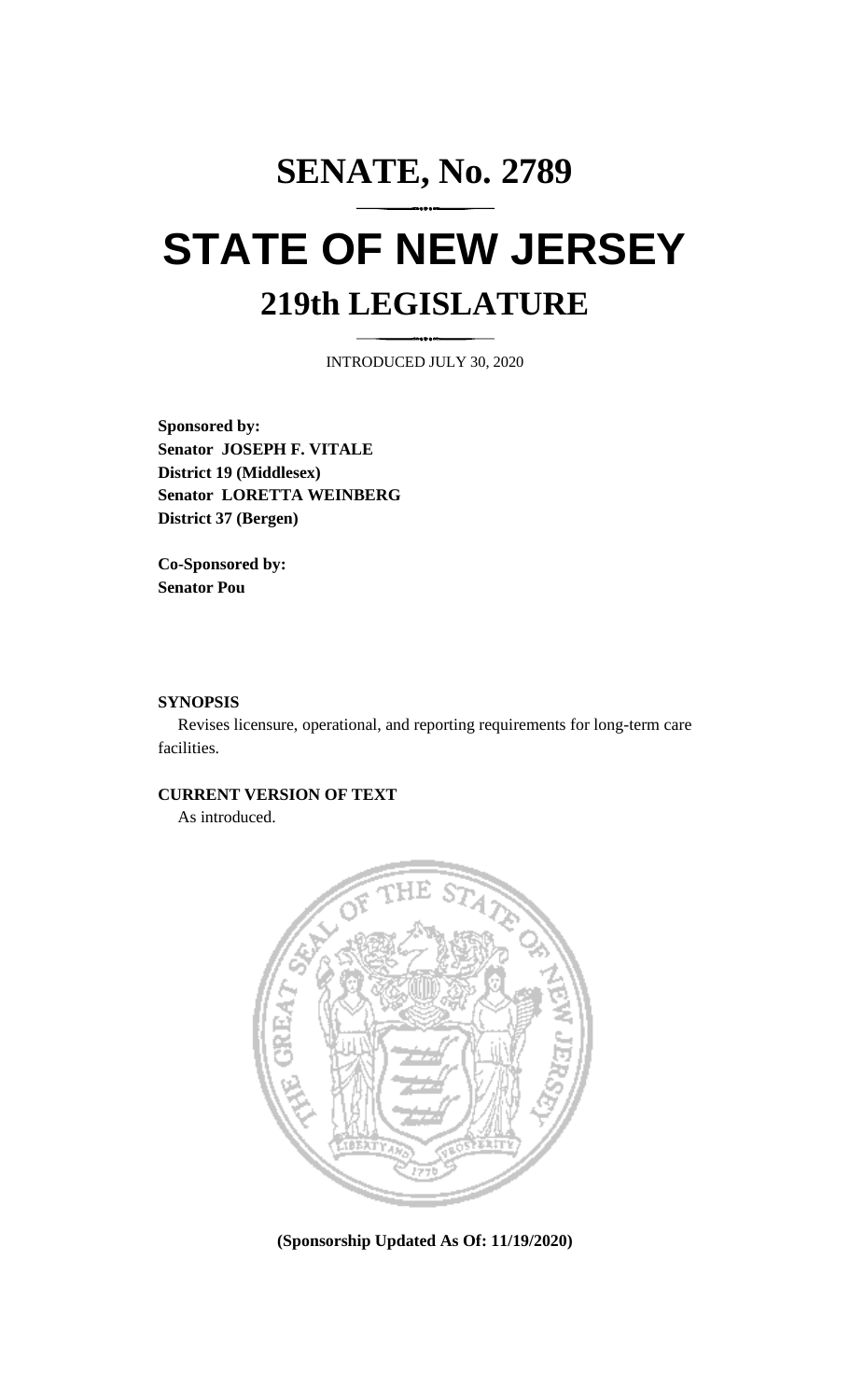**AN ACT** concerning long-term care facilities, amending P.L.1987, c.322, and supplementing Title 26 of the Revised Statutes. **BE IT ENACTED** *by the Senate and General Assembly of the State of New Jersey:* 1. Section 1 of P.L.1987, c.322 (C.26:2H-7.2) is amended to read as follows: 1. Notwithstanding the provisions of section 7 of P.L.1971, c.136 (C.26:2H-7) to the contrary, a nursing home which proposes to increase the total number of licensed beds contained therein by not more than 10 beds or 10% of its licensed bed capacity, whichever is less, within a period of five years is exempt from the requirement of obtaining a certificate of need if the nursing home is in compliance with all State regulations governing its operations. No transfer of a licensed bed that is added by a nursing home in accordance with the requirements of this section to another nursing home, and no transfer of a licensed bed that is part of an unimplemented certificate of need to another nursing home, shall be 20 authorized except upon application for and receipt of a certificate of 21 need as provided by P.L.1971, c.136 (C.26:2H-1 et seq.). (cf: P.L.1987, c.322, s.1) 2. (New section) a. The transfer of ownership of a long-term care facility shall not require a certificate of need except when the proposed owner does not satisfy the Department of Health's track record review, including a review of the dashboard data for the 28 facility published pursuant to subsection f. of section 3 of P.L. c. (C. ) (pending before the Legislature as Senate Bill No.2759 or Assembly Bill No.4478 of 2020/2021) for the preceding three years, if available. b. Prior to transferring ownership of a long-term care facility, the prospective new owner shall submit an application to the Long Term Care Licensing and Certification Program. The application shall include the following items: (1) the transfer of ownership fee established by the department; (2) a cover letter stating the applicant's intent to purchase the long-term care facility, and identification of the facility by name, address, county, and number and type of licensed beds; (3) a description of the proposed transaction, including: (a) identification of the current owners of the long-term care facility; (b) identification of 100 percent of the proposed new owners, including the names and addresses of all principals; and

**EXPLANATION – Matter enclosed in bold-faced brackets [thus] in the above bill is not enacted and is intended to be omitted in the law.**

**Matter underlined thus is new matter.**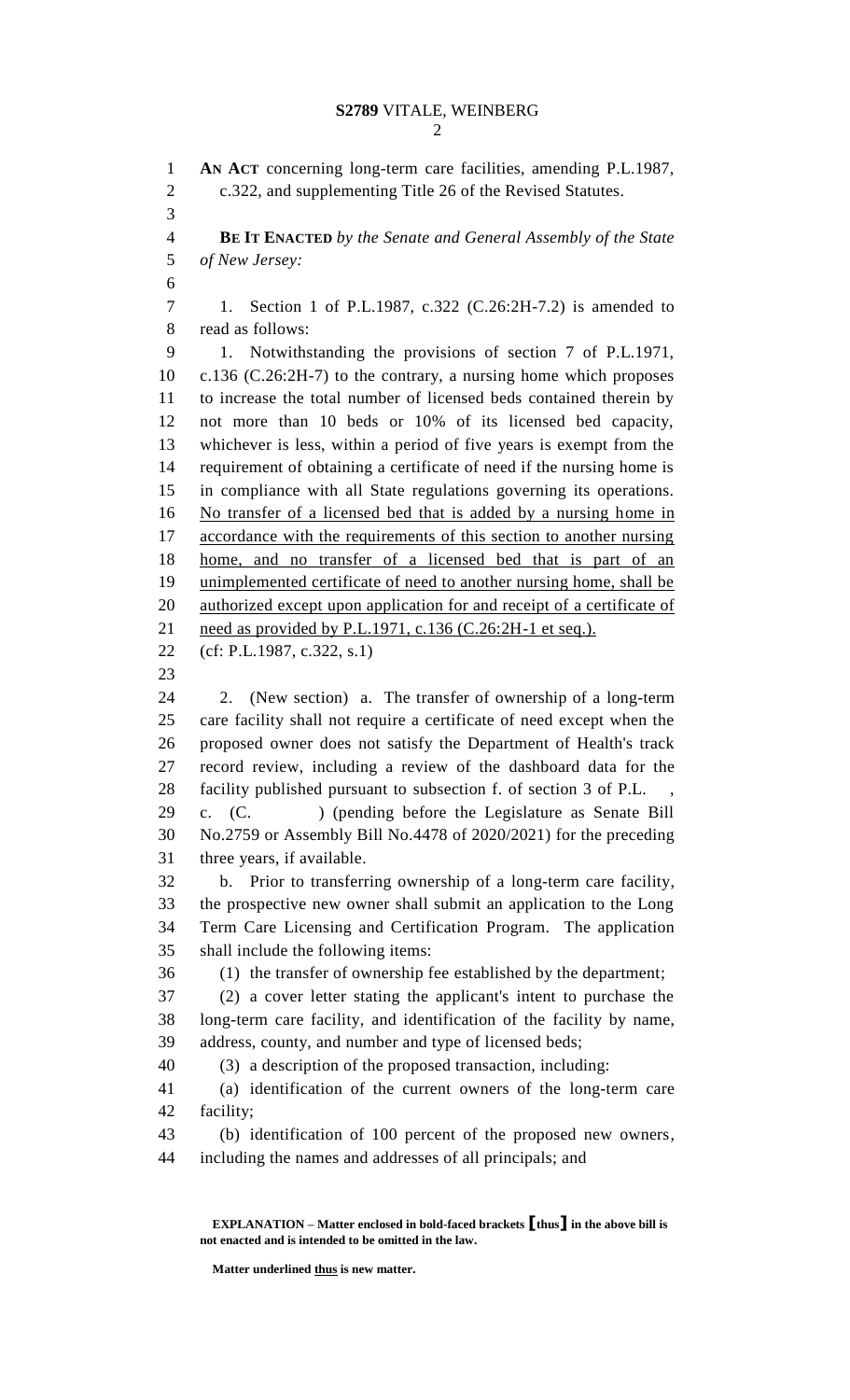(c) if applicable, a copy of an organizational chart, including parent corporations and wholly-owned subsidiaries;

 (4) a copy of the agreement of sale and, if applicable, a copy of any lease and management agreements;

 (5) a projection of profits and losses for the next three years and a capital budget projection for the next three years; and

 (6) disclosure of any licensed health care facilities owned, operated, or managed by the proposed owners and principals in any state or territory of the United States or in the District of Columbia in the preceding five years, along with audited financial statements for each such facility for the last three years during which the facility was owned, operated, or managed by the third party entity. If the owners or principals own, operate, or manage facilities located outside New Jersey, the application shall include letters from the regulatory agency in each jurisdiction in which a facility is owned, operated, or managed, verifying that the facility was operated in substantial compliance with the laws of that jurisdiction throughout the preceding five year period or for such time during that period as the third party entity owned, operated, or managed the facility, and that the facility has had no enforcement actions imposed during that period of time.

 c. Approval of a transfer of ownership of a long-term care facility is contingent upon:

 (1) a review of the applicant's track record by the department, including a review of the dashboard data published pursuant to 26 subsection f. of section 3 of P.L., c. (C. ) (pending before the Legislature as Senate Bill No.2759 or Assembly Bill No.4478 of 2020/2021) for any other facility owned, operated, or managed by the proposed owners and principals in New Jersey, and a determination based on that review that approval of the transfer of ownership will not present a material risk to the health, safety, or welfare of residents of the facility that is the subject of the transfer application;

 (2) payment of all outstanding Medicaid audit claims and State penalties issued by the department against the current owner, or written verification by the applicant that the applicant will assume responsibility for payment of such audit findings and State penalties; and

 (3) a criminal history background check of each proposed owner and principal and a determination that no proposed owner or principal has a prior conviction involving fraud or any other criminal offense of a financial nature, or a prior conviction that may bear on the health and safety of residents of a long-term care facility, including, but not limited to, a prior conviction involving abuse, neglect, or exploitation of any person.

 d. For the purposes of paragraph (3) of subsection c. of this section, the department is authorized to exchange fingerprint data with and receive criminal history record background information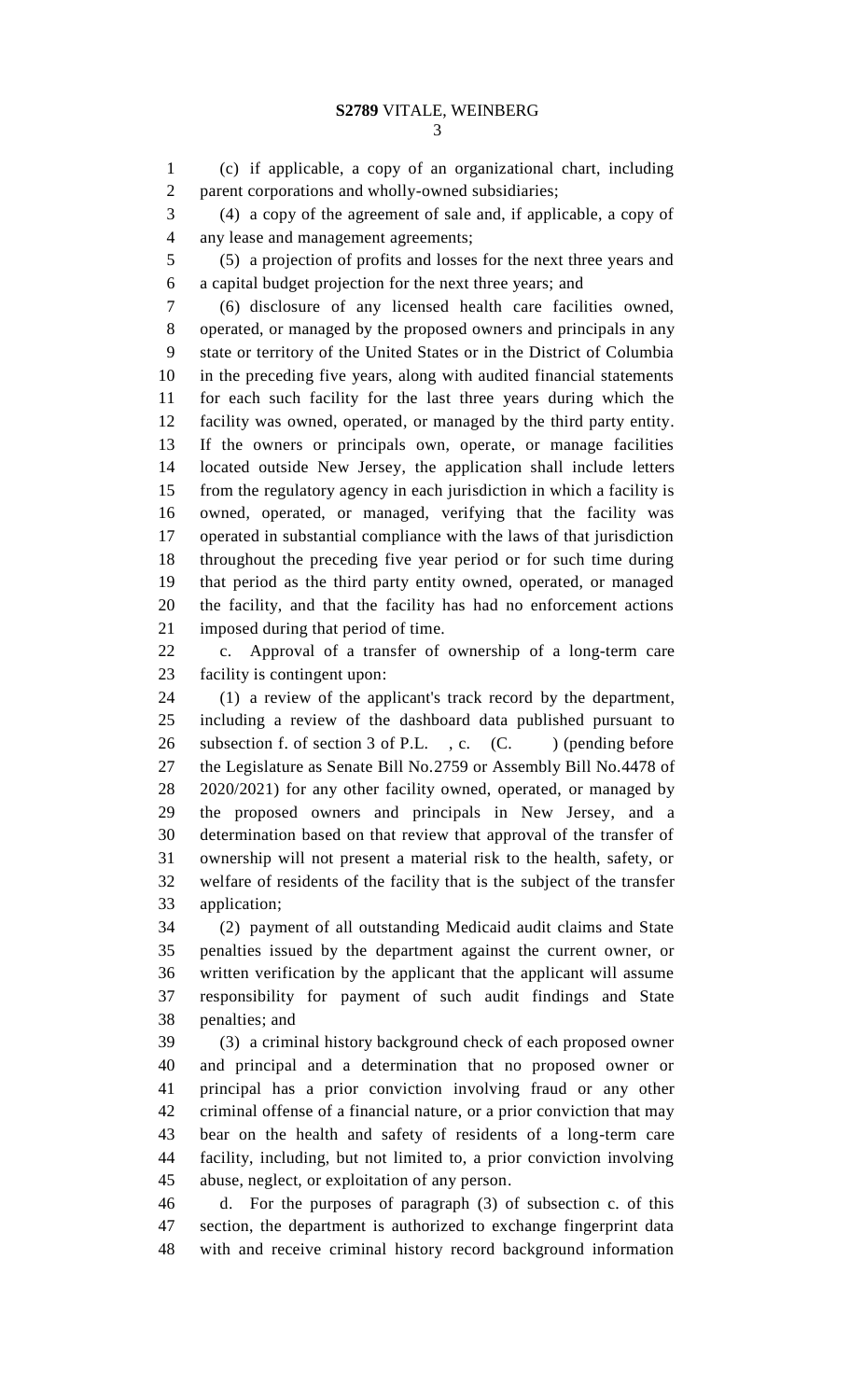from the Division of State Police and the Federal Bureau of Investigation consistent with the provisions of applicable federal and State laws, rules, and regulations. Upon receipt of such notification, the department shall make a determination as to whether transferring all or part of the ownership of a long-term care facility to the applicant would constitute a material risk to the health, safety, or welfare of residents of the facility. An applicant for a transfer of ownership of a long-term care facility who is required to complete a criminal history record background check pursuant to this section shall submit to being fingerprinted in accordance with applicable State and federal laws, rules, and regulations. An applicant shall bear the cost for the criminal history record background check, including all costs of administering and processing the check.

 e. Transfer of ownership application materials shall published on the department's Internet website and shall be subject to public comment for a period of not less than 30 days following submission and publication of the application. The department may hold a public hearing on the application upon request by the applicant, the current owner, or at least 15 members of the public, in which case the application may not be approved until after the public hearing is completed.

 f. The department shall not issue final approval for a transfer of ownership of a long-term care facility under this section if the department identifies any unresolved issues or questions concerning any proposed owner or principal identified in the application. The department may issue conditional approval of the transfer pending final resolution of all unresolved issues and questions, subject to appointment of a receiver or temporary manager of the facility at the applicant's expense. The department may enter into a standing contract with a third party entity to provide receivership or temporary management services for the purposes of this subsection. A receiver or temporary manager appointed pursuant to this subsection shall have the authority to:

 (1) make any repairs, improvements, or expenditures necessary to preserve the health and safety of residents and staff at the facility and to ameliorate any condition presenting a significant risk to the health or safety of residents or staff of the facility, and to direct the method or procedures by which this shall be accomplished;

 (2) hire employees as needed to maintain mandatory staffing levels;

 (3) receive or expend in a reasonable and prudent manner the revenues of the facility during the appointment period;

 (4) continue the business of the facility and the care of the residents of the facility in all aspects;

 (5) perform all acts necessary or appropriate to conserve the property and promote the health, safety, and welfare of the residents of the facility; and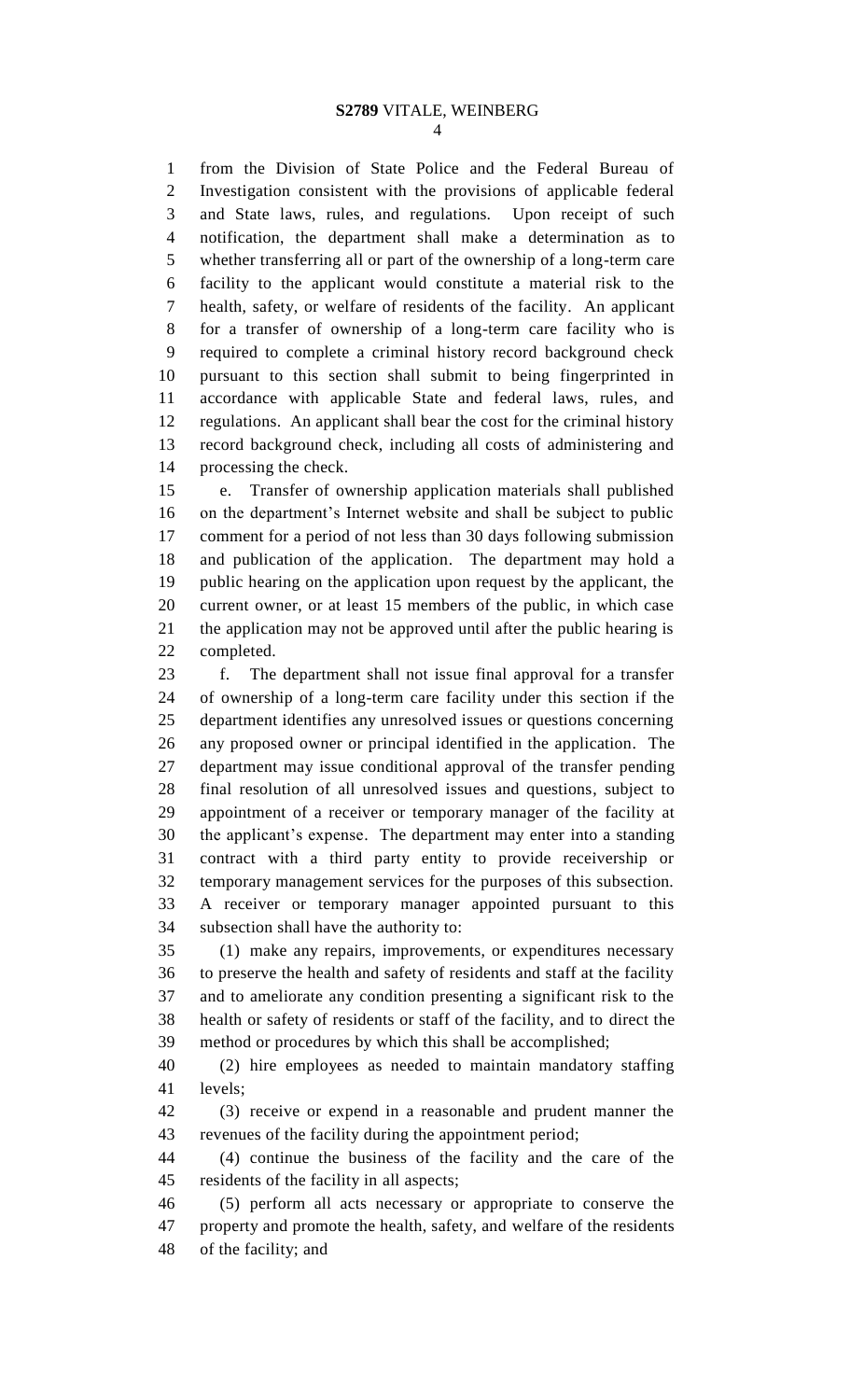(6) exercise any other powers or authority conferred by the department by regulation or in the appointment agreement. g. When a transfer of ownership application has been reviewed and deemed acceptable, an approval letter from the Long-Term Care Licensing and Certification Program shall be sent to the applicant along with licensure application forms. h. Within five days after the transaction has been completed, the applicant shall submit the following documents to the Long- Term Care Licensing and Certification Program: (1) completed licensure application forms; (2) a notarized letter stating the date on which the transaction occurred; and (3) a copy of a certificate of continuing occupancy from the local township, or a letter from the township verifying a policy of not issuing any such document for changes of ownership. i. The department shall provide for enhanced monitoring of direct care loss ratios reported by a long-term care facility pursuant 18 to subsection c. of section 3 of P.L., c. (C.) (pending before the Legislature as Senate Bill No.2758 or Assembly Bill No.4482 of 2020/2021) for three years following a transfer of ownership of the long-term care facility. j. For a period of six months following the date a transfer of ownership of a long-term care facility is approved under this section, no other transfer of ownership of that long-term care facility shall be approved. k. No long-term care facility may delegate management of the facility to a third party entity without prior approval by the department. The owners of the facility shall submit to the department for approval: (1) a copy of the management agreement; (2) an organizational chart of the third party entity's proposed management team for the facility; (3) the names and addresses of all owners and principals of the third party entity; and (4) a list of any other licensed health care facilities owned, operated, or managed by the third party entity in any state or territory of the United States or in the District of Columbia for the preceding five years, along with audited financial statements for each such facility for the last three years during which the facility was owned, operated, or managed by the third party entity. If the third party entity owned, operated, or managed facilities located outside New Jersey in the preceding five years, the application shall include letters from the regulatory agency in each jurisdiction in which the third party entity owned, operated, or managed facility in the preceding five years verifying that the facility was operated in substantial compliance with the laws of that jurisdiction throughout the preceding five year period or for such time during that period as the third party entity owned, operated, or managed the facility, and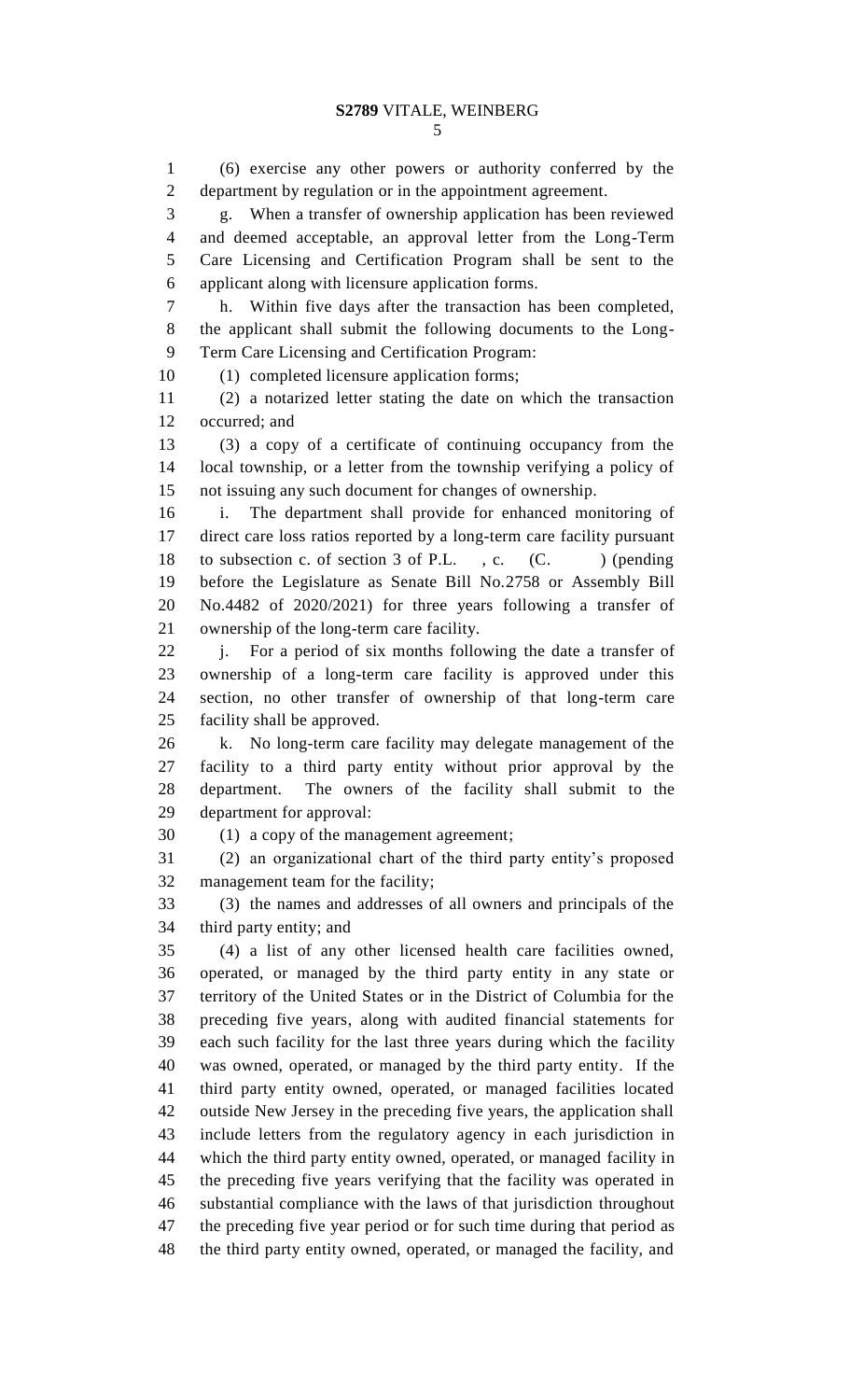that the facility has had no enforcement actions imposed during that period of time.

 l. (1) Upon request by the Commissioner of Health and subject to the provisions of P.L.1968, c.266 (C.52:9M-1 et seq.), the State Commission of Investigation shall undertake an investigation of one or more long-term care facilities in the State or the entities owning, operating, or managing one or long-term care facilities in the State, provided that, if the commission determines that the request for an investigation from Commissioner of Health exceeds the commission's capacity to perform such investigations, the commission may advise the Commissioner of Health as to any requests upon which it finds itself unable to proceed. The State Commission of Investigation may, at any time, submit to the Governor, the Commissioners of Health and Human Services, and, pursuant to section 2 of P.L.1991, c.164 (C.52:14-19.1), the Legislature, recommendations for administrative or legislative action to improve oversight and transparency in long-term care facilities.

 (2) Upon approval by the Senate President and the Speaker of the General Assembly, the State Auditor shall undertake an investigation of one or more long-term care facilities in the State or the entities owning, operating, or managing one or long-term care facilities in the State.

 (3) The State Auditor shall undertake a review of the oversight of long-term care facilities by the Department of Health and the Department of Human Services at least once every three years, with particular focus on compliance with federal inspection requirements, responses to complaints and response times in reviewing complaints, and actions taken to follow up on violations affecting the health, safety, or welfare of residents.

 m. As used in this section and in section 3 of this act, "principal" means any individual or entity with an interest of five percent or more in an applicant to receive a transfer of ownership of a long-term care facility.

 3. (New section) a. The sale or transfer of the land or other real property on which a long-term care facility is located shall not require a certificate of need except when the proposed owner does not satisfy the Department of Health's track record review, including a review of the dashboard data published pursuant to 41 subsection f. of section 3 of P.L., c. (C. ) (pending before the Legislature as Senate Bill No.2759 or Assembly Bill No.4478 of 2020/2021) for the facility for the preceding three years, if available.

 b. Prior to selling or transferring ownership of the land or other real property on which a long-term care facility is located, the prospective new owner shall submit an application to the Long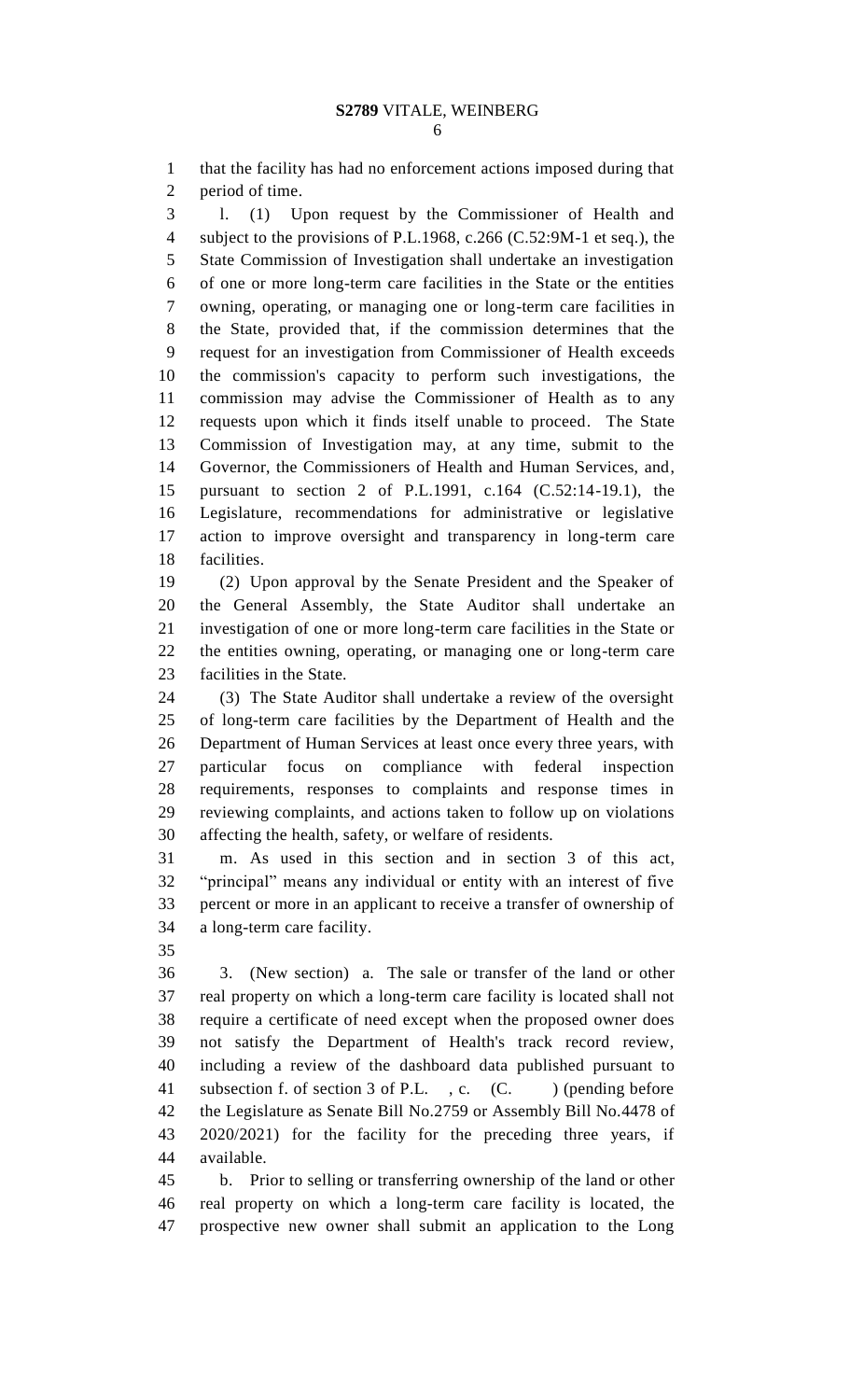Term Care Licensing and Certification Program. The application shall include the following items:

 (1) the sale or transfer of real property fee established by the department;

 (2) a cover letter stating the applicant's intent to purchase the land or other real property on which a long-term care facility is located, and identification of the facility by name, address, and county;

(3) a description of the proposed transaction, including:

 (a) identification of the current owners of the land or other real property on which a long-term care facility is located;

 (b) identification of 100 percent of the proposed new owners, including the names and addresses of all principals; and

 (c) if applicable, a copy of an organizational chart, including parent corporations and wholly-owned subsidiaries;

 (4) a copy of the agreement of sale or transfer, the proposed terms of the lease, rent, or use agreement with the long-term care facility and, if applicable, a copy of any management agreements; and

 (5) an attestation that the new owners will lease, rent, or authorize use of the land or other real property by the long-term care facility at a rate that is no more than twice the prevailing fair market rate for the lease, rent, or use of real property by a long-term care facility, as compared with comparable uses in comparable locations and settings at the time the lease, rental, or use agreement is executed.

 c. Sale and transfer of ownership application materials for the land or real property on which a long-term care facility is located shall be made available on the department's Internet website and shall be subject to public comment for a period of not less than 30 days following submission and publication of the application. The department may hold a public hearing on the application upon request by the applicant, the current owner, or at least 15 members of the public, in which case the application may not be approved until after the public hearing is completed.

 d. The department shall not issue final approval for a sale or transfer of ownership of the land or other real property on which a long-term care facility is located under this section if the department identifies any unresolved issues or questions concerning any proposed owner or principal identified in the application.

 e. (1) The owner of land or real property on which a long-term care facility is located shall submit to the department a copy of any lease, rent, or use agreement executed by the owner of the land or real property and the long-term care facility on or after the effective date of this act, which agreement shall be submitted to the department no later than 30 days after the date the agreement is executed. The department shall review the terms of the agreement and determine whether the amount charged for the lease, rent, or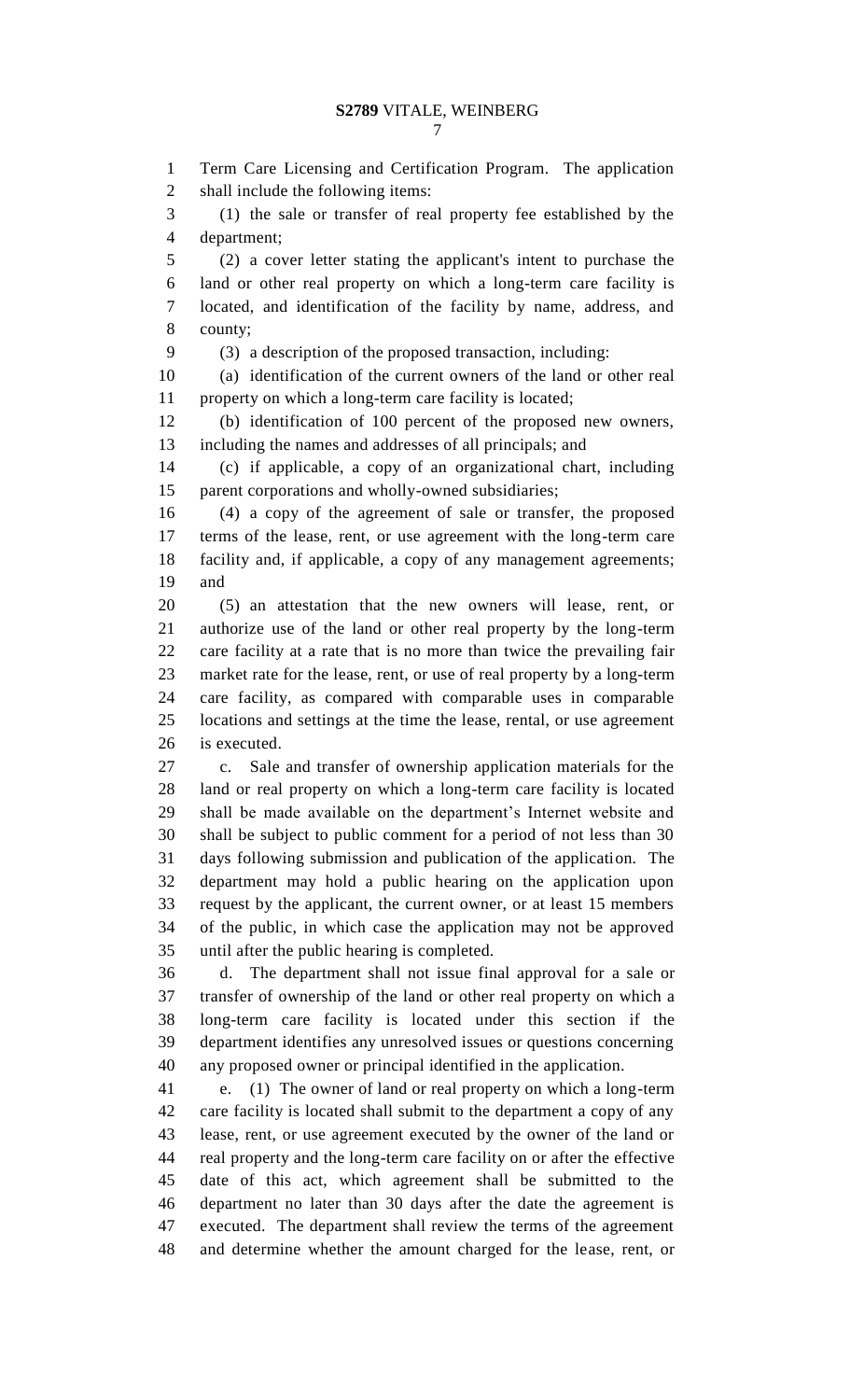use of the land or real property exceeds more than twice the fair market value for the lease, rent, or use of land or real property by a long-term care facility, based on an assessment of comparable uses in comparable locations and settings.

 (2) If the department determines that the terms of the lease, rent, or use agreement for land or real property by a long-term care facility exceed twice the prevailing fair market rate for the lease, rent, or use of real property by a long-term care facility, the department may:

 (a) require the owner of the land or real property to reimburse the long-term care facility the balance of any payments made for the lease, rent, or use of the land or real property under the current agreement that were in excess of twice the prevailing fair market value for the lease, rent, or use of the real property by the long-term care facility; and

 (b) require the parties to the agreement to execute a revised agreement under lease, rent, or use terms that do not exceed twice the fair market rate for the lease, rent, or use of land or real property by a long-term care facility.

 (3) The owner of land or real property on which a long-term care facility is located may request review of the department's determination of the prevailing fair market value of the lease, rent, or use of land or real property by a long-term care facility, which review shall be conducted by the Commissioner of Health. The commissioner's determination upon review shall constitute a final agency decision subject to review by the Appellate Division of the Superior Court.

 4. (New section) The Department of Health shall use the information reported by long-term care facilities pursuant to P.L. , c. (C. ) (pending before the Legislature as Senate Bill No.2759 or Assembly Bill No.4478 of 2020/2021) to identify facilities that may be in acute financial distress or at risk of filing for bankruptcy protection, and develop strategies to assist those facilities in avoiding bankruptcy or the need to close. The department may, as appropriate:

 a. Provide management support services and resources, as well as any other supports as may be necessary and appropriate to avoid bankruptcy proceedings or cessation of operations;

 b. Initiate proceedings in a court of competent jurisdiction for the appointment of a receiver for the long-term care facility, which receiver shall have the powers and authorities conferred by the order of receivership, which may include, but shall not be limited to, the authority to:

 (1) hire any consultants or to undertake any studies of the facility the receiver deems appropriate;

 (2) make any repairs or improvements as are necessary to ensure the safety of facility residents and staff;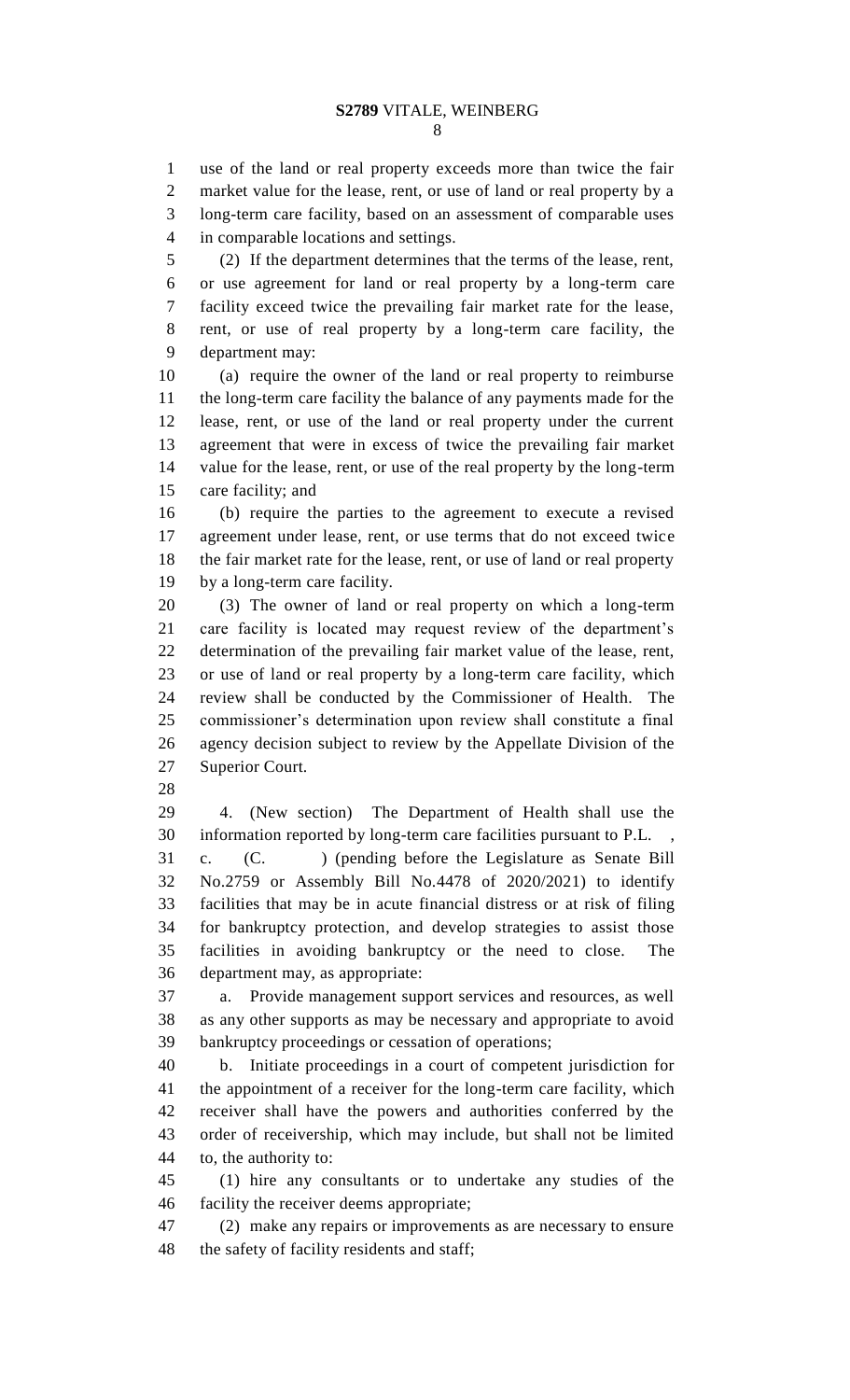(3) hire or discharge any employees, including the administrator or manager of the facility; (4) receive or expend in a reasonable and prudent manner the revenues of the facility due on the date of the entry of the order of receivership and to become due under such order; (5) continue the business of the facility and the care of the residents of the facility in all its aspects; (6) do all acts necessary or appropriate to conserve the property and promote the health, safety, and welfare of the residents of the facility; and (7) exercise such other powers as the receiver deems necessary or appropriate to implement the court order; and c. Take such other steps and actions as may be available to ensure continuity of care for, and the safety of, residents of the facility. 5. This act shall take effect 60 days after the date of enactment. STATEMENT This bill revises certain requirements concerning the licensure and operations of long-term care facilities. Specifically, the bill revises a provision of current law that allows nursing homes to increase their total bed capacity by a limited amount without the need to obtain a certificate of need, to provide that beds added in this manner may not be transferred to another nursing home without obtaining a certificate of need. The bill additionally prohibits the transfer of beds that are part of an unimplemented certificate of need to another nursing facility without obtaining a certificate of need. With regard to transfers of ownership of long-term care facilities, the bill codifies an existing regulation providing that ownership transfers do not require a certificate of need except when the proposed owner does not satisfy the Department of Health's (DOH) track record review. The bill revises this requirement to provide that the track review will include a review of the dashboard data for the facility for the preceding three years, if available, which dashboard is to be created under another bill pending in the current session, Senate Bill No.2759 and Assembly Bill No.4478. Prior to transferring ownership of a long-term care facility, the prospective new owner will be required to submit an application to the Long Term Care Licensing and Certification Program in the DOH. The application is to specifically include: (1) the transfer of ownership fee established by the DOH; (2) a cover letter stating the applicant's intent to purchase the long-term care facility, and identification of the facility by name, address, county, and number and type of licensed beds; (3) a description of the parties to the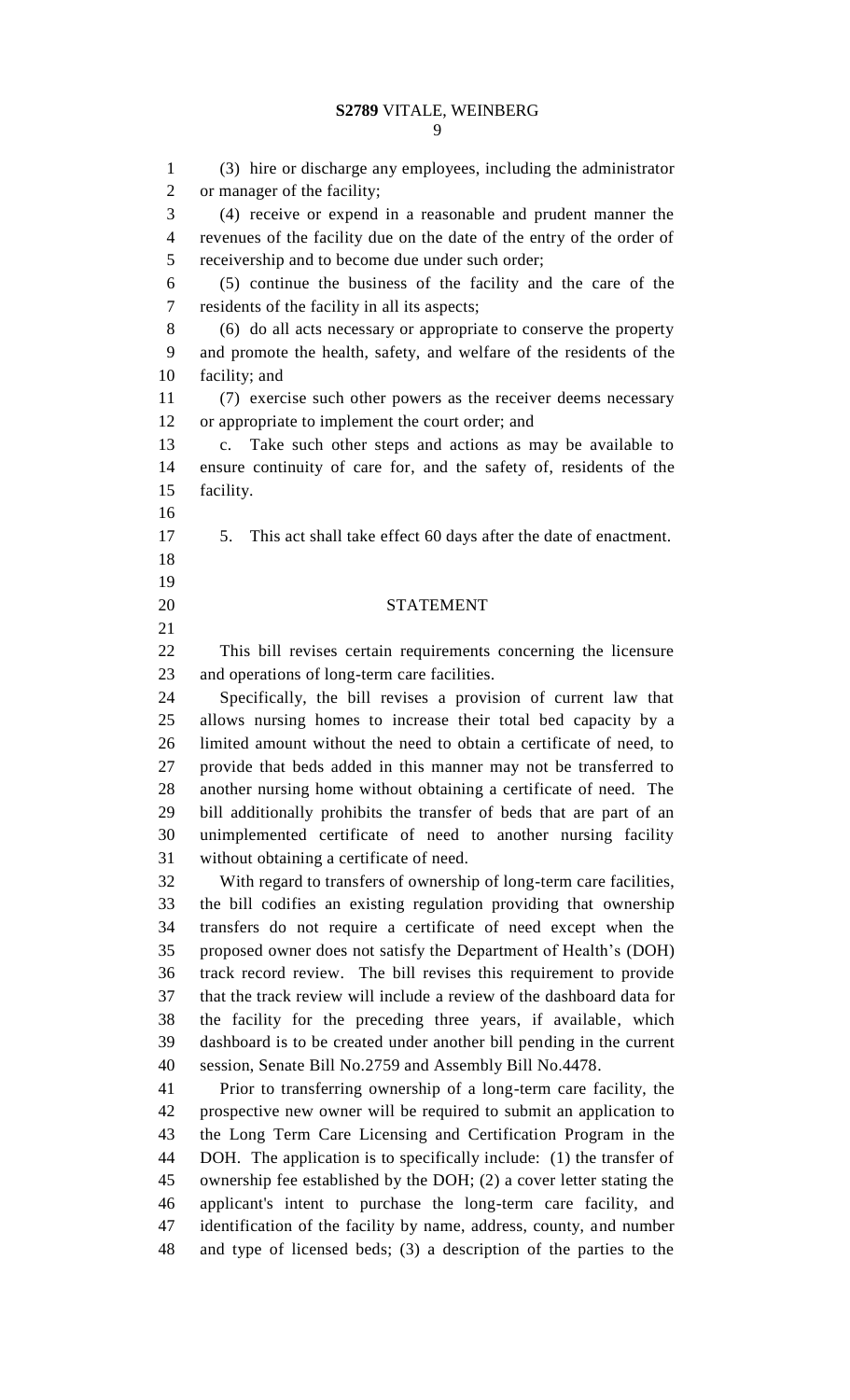#### **S2789** VITALE, WEINBERG

 proposed transaction, including the current owners of the long-term care facility, the proposed new owners, including the names and addresses of all principals, and if applicable, a copy of an organizational chart, including parent corporations and wholly- owned subsidiaries; (4) a copy of the agreement of sale and, if applicable, a copy of any lease and management agreements; (5) a projection of profits and losses for the next three years and a capital budget projection for the next three years; and (6) disclosure of any licensed health care facilities owned, operated, or managed by the proposed owners and principals in the preceding five years, including verification that any out-of-State facilities were in compliance with the laws of the out-of-State jurisdiction during that period and had no enforcement actions imposed during the past 12 months. The applicant will also be required to provide audited financial statements for each facility for the last three years during that period in which the applicant owned, operated, or managed the facility. "Principal" is defined in the bill to mean any individual or entity with an interest of five percent or more in an applicant to receive a transfer of ownership of a long-term care facility.

 Approval of a transfer of ownership of a long-term care facility will be contingent upon a review of the applicant's track record by the DOH, including a review of the dashboard data for any other facility owned, operated, or managed by the proposed owners and principals in New Jersey, payment or assumption of responsibility of all outstanding Medicaid audit claims and State penalties issued by the DOH against the current owner, and a criminal history background check of each proposed owner and principal and a determination that no proposed owner or principal has a prior conviction involving fraud or other criminal offenses of a financial nature, or a prior conviction that may bear on the health, safety, or welfare of residents of a long-term care facility, including, but not limited to, a prior conviction involving abuse, neglect, or exploitation of any person.

 Transfer of ownership application materials will be made available on the DOH's Internet website and will be subject to public comment for a period of not less than 30 days following submission and publication of the application. The DOH may hold a public hearing on the application upon request by the applicant, the current owner, or at least 15 members of the public, in which case the application may not be approved until after the public hearing is completed.

 The DOH may not issue final approval for a transfer of ownership of a long-term care facility if the DOH identifies any unresolved issues or questions concerning any proposed owner or principal identified in the application. The DOH will be authorized to issue conditional approval of the transfer pending final resolution of all unresolved issues and questions, subject to appointment of a receiver or temporary manager of the facility at the applicant's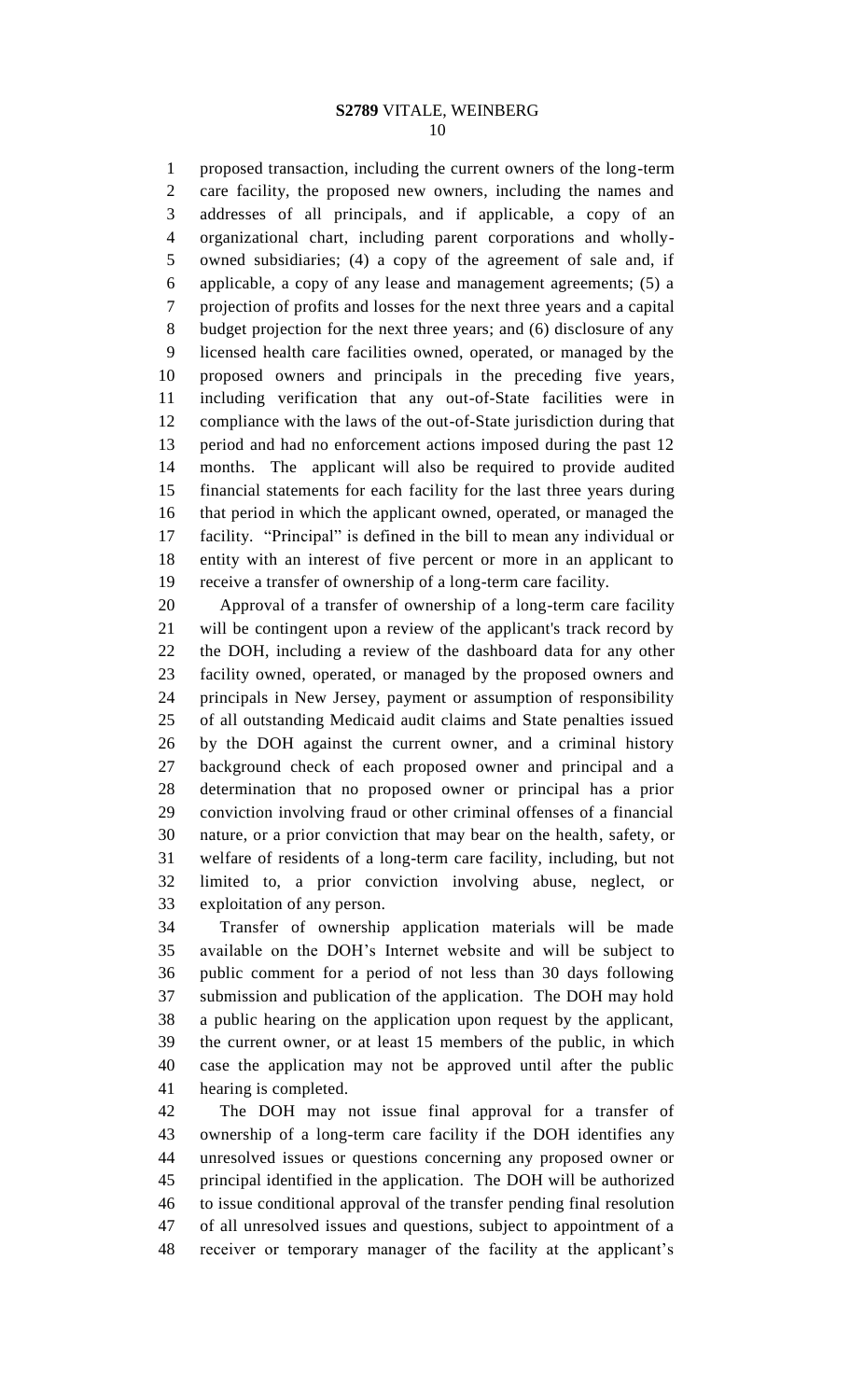expense. The DOH will be authorized to enter into a standing contract with a third party entity to provide receivership or temporary management services. A receiver or temporary manager will have the authority to: (1) make any necessary repairs, improvements, or expenditures necessary to preserve the health and safety of residents and staff at the facility; (2) hire employees as needed to maintain mandatory staffing levels; (3) receive or expend in a reasonable and prudent manner the revenues of the facility during the appointment period; (4) continue the business of the facility and the care of the residents of the facility in all aspects; (5) perform all acts necessary or appropriate to conserve the property and promote the health, safety, and welfare of the residents of the facility; and (6) exercise any other powers or authority conferred by the DOH by regulation or in the appointment agreement.

 When a transfer of ownership application has been reviewed and deemed acceptable, an approval letter from the Long-Term Care Licensing and Certification Program will be sent to the applicant along with licensure application forms. Within five days after the transaction has been completed, the applicant will be required to submit to the Long-Term Care Licensing and Certification Program completed licensure application forms, a notarized letter stating the date on which the transaction occurred, and a copy of a certificate of continuing occupancy from the local township, or a letter from the township verifying a policy of not issuing any such document for changes of ownership.

 The DOH is to provide for enhanced monitoring of direct care loss ratios reported by a long-term care facility pursuant to another bill pending in the current session, Assembly Bill No.4482 and Senate Bill No.2758, for three years following a transfer of ownership of the long-term care facility. For a period of six months following a transfer of ownership of a long-term care facility, no other transfer of ownership of that long-term care facility may be approved.

 No long-term care facility will be authorized to delegate management of the facility to a third party entity without prior approval by the DOH. The owners of the facility will be required submit to the DOH for approval: a copy of the management agreement; an organizational chart of the third party entity's proposed management team for the facility; the names and addresses of all owners and principals of the third party entity; and a list of any other licensed health care facilities owned, operated, or managed by the third party entity for the preceding five years, along with verification that any out-of-State facilities were operated in substantial compliance with the laws of that jurisdiction and had no enforcement actions imposed throughout the preceding five year period or for such time during that period as the third party entity owned, operated, or managed the facility. The third party entity will also be required to submit audited financial statements for the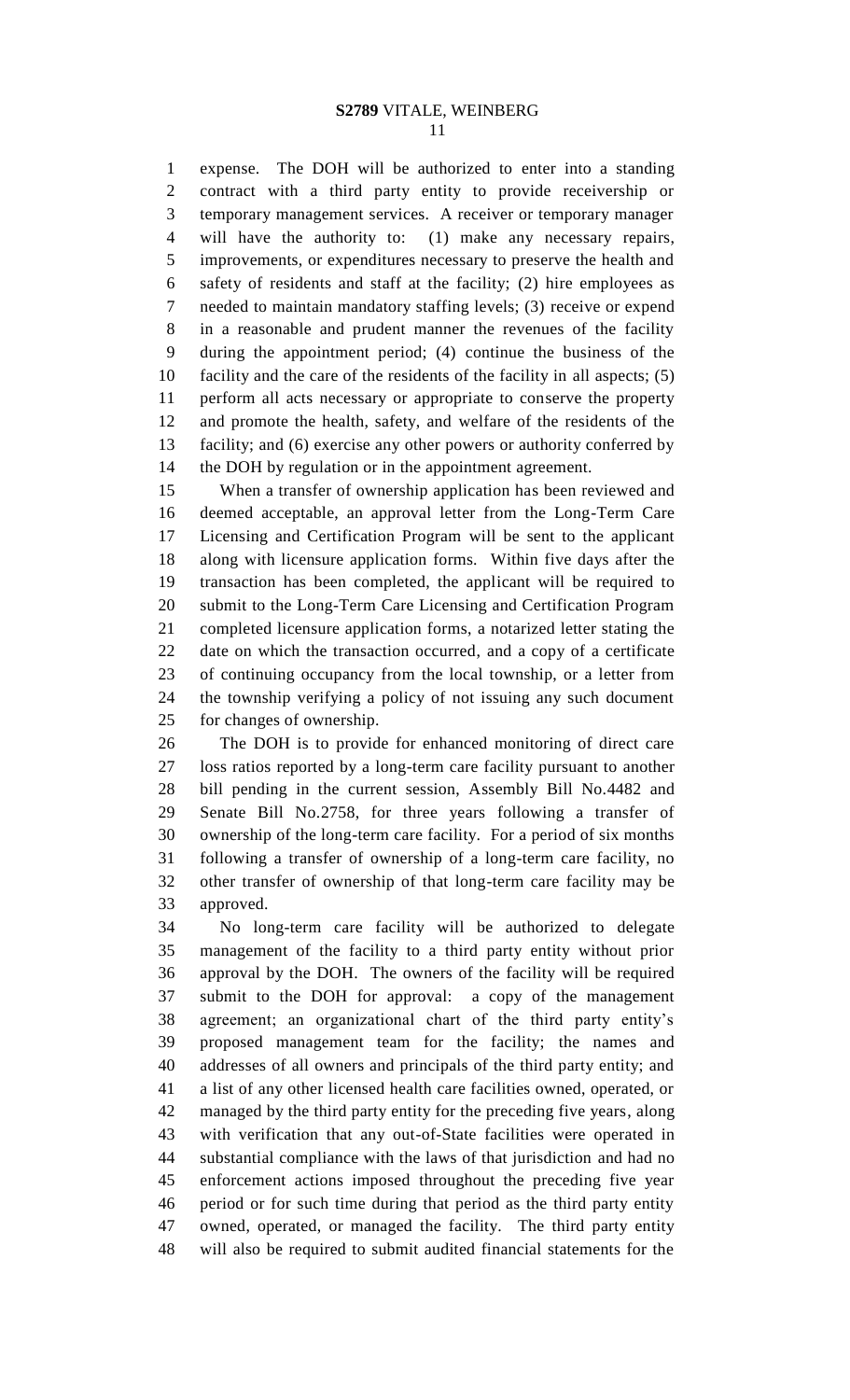last three years during that period during which the third party entity owned, managed, or operated the other facility.

 The bill provides that the DOH may request that the State Commission of Investigation (SCI) or the State Auditor undertake an investigation of one or more long-term care facilities in the State or the entities owning, operating, or managing the facilities. A request for the State Auditor to undertake an investigation will require approval by the Senate President and the Speaker of the General Assembly. A request for the SCI to investigate one or more facilities will be subject to the SCI's capacity to perform the requested investigation. The SCI will also be allowed, at any time, to submit to the Governor, the Commissioners of Health and Human Services, and the Legislature, recommendations for administrative or legislative action to improve oversight and transparency in long-term care facilities.

 The bill further requires the State Auditor to undertake a review of the oversight of long-term care facilities by the DOH and the Department of Human Services at least once every three years, with particular focus on compliance with federal inspection requirements, responses to complaints and response times in reviewing complaints, and actions taken to follow up on violations affecting the health, safety, or welfare of residents.

 The bill additionally establishes certain requirements for the sale or transfer of the land or other real property on which a long-term care facility is located. The bill provides that a certificate of need will not be required unless the proposed owner does not satisfy the DOH's track record review, including a review of the dashboard data for the facility for the preceding three years, if available. Prior to selling or transferring ownership of the land or other real property on which a long-term care facility is located, the prospective new owner will be required to submit an application to the Long Term Care Licensing and Certification Program that includes: (1) the sale or transfer of real property fee established by the department; (2) a cover letter stating the applicant's intent to purchase the land or other real property and identification of the facility; (3) a description of the parties to the proposed transaction, including the current owners, the proposed new owners, including the names and addresses of all principals, and if applicable, a copy of an organizational chart, including parent corporations and wholly-owned subsidiaries; (4) a copy of the agreement of sale or transfer, the proposed terms of the lease, rent, or use agreement with the long-term care facility and, if applicable, a copy of any management agreements; and (5) an attestation that the new owners will lease, rent, or authorize use of the land or other real property by the long-term care facility at a rate that is no more than twice the prevailing fair market rate for the lease, rent, or use of real property by a long-term care facility, as compared with comparable uses in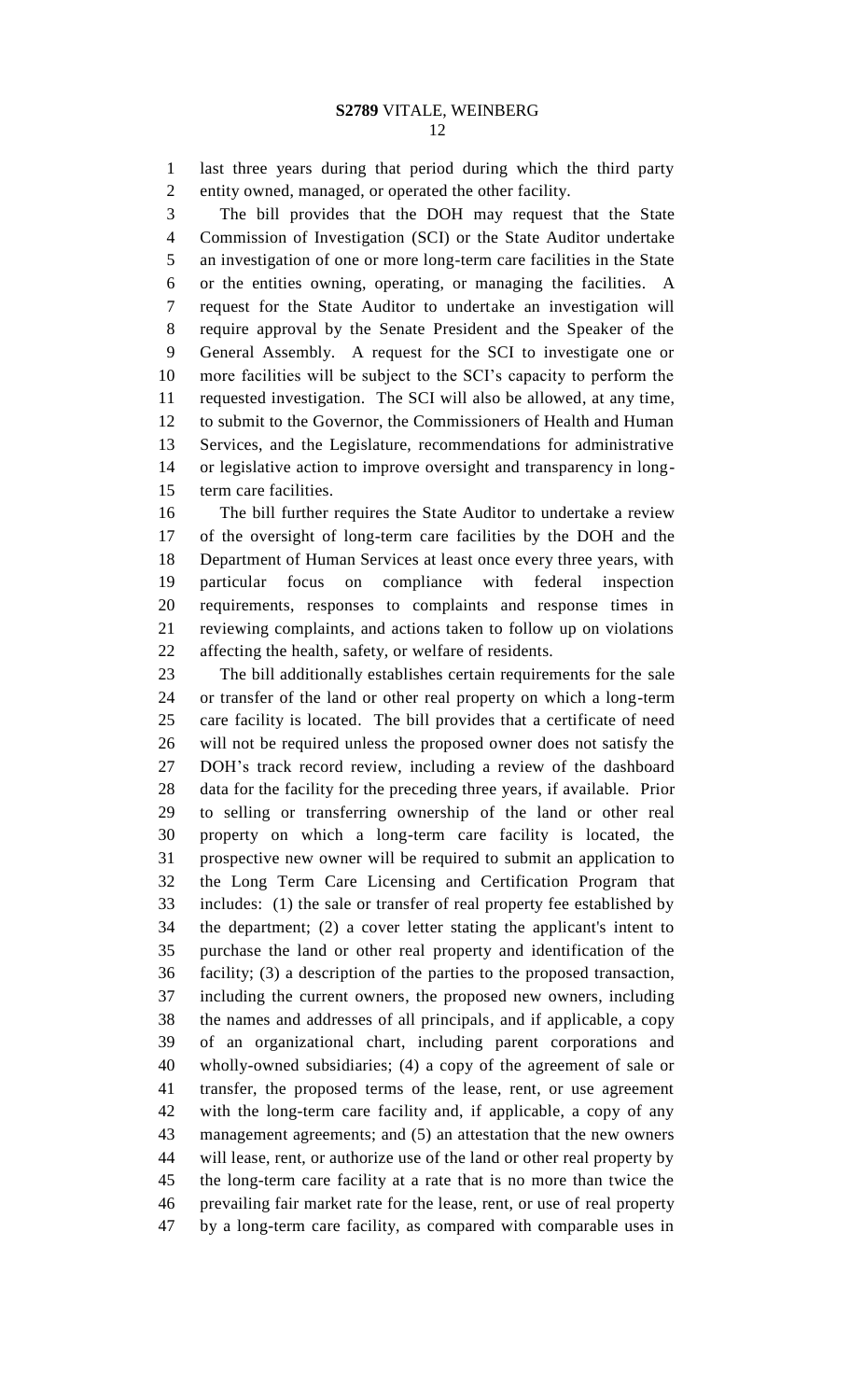comparable locations and settings at the time the lease, rental, or use agreement is executed.

 Applications for the sale or transfer of land or real property on which a long-term care facility is located will be made available on the DOH's Internet website and will be subject to public comment for a period of at least 30 days. The DOH will be authorized to hold a public hearing on the application upon request by the applicant, the current owner, or at least 15 members of the public, in which case the application may not be approved until after the public hearing is completed.

 The DOH may not issue final approval for sale or transfer of ownership of the land or other real property on which a long-term care facility is located if the DOH identifies any unresolved issues or questions concerning any proposed owner or principal.

 The owner of land or real property on which a long-term care facility is located will be required to submit to the DOH a copy of any lease, rent, or use agreement executed by the owner and the long-term care facility within 30 days after the date the agreement is executed. The DOH will review the terms of the agreement and determine whether the amount charged for the lease, rent, or use of the land or real property exceeds more than twice the fair market value for the lease, rent, or use of land or real property by a long- term care facility, based on an assessment of comparable uses in comparable locations and settings. If the DOH determines that the terms of the agreement exceed twice the prevailing fair market rate for the lease, rent, or use of real property by a long-term care facility, the DOH may require the owner to reimburse the long-term care facility for the balance of any payments made that were in excess of twice the prevailing fair market value for comparable agreements, and require the parties to execute a revised agreement under terms that do not exceed twice the fair market rate for the lease, rent, or use of land or real property by a long-term care facility. Owners of land or real property on which a long-term care facility is located may request that the Commissioner of Health review the DOH's determination of the prevailing fair market value. The commissioner's determination upon review will constitute a final agency decision subject to review by the Appellate Division of the Superior Court.

 The bill additionally requires the DOH to use certain information reported by long-term care facilities to identify facilities that may be in acute financial distress or at risk of filing for bankruptcy protection, and develop strategies to assist those facilities in avoiding bankruptcy or the need to close. Specifically, the DOH will be authorized to provide management services and resources and other supports as are necessary; initiate court proceedings for the appointment of a receiver; take other steps to ensure the continuity of care for, and the safety of, residents of the facility.